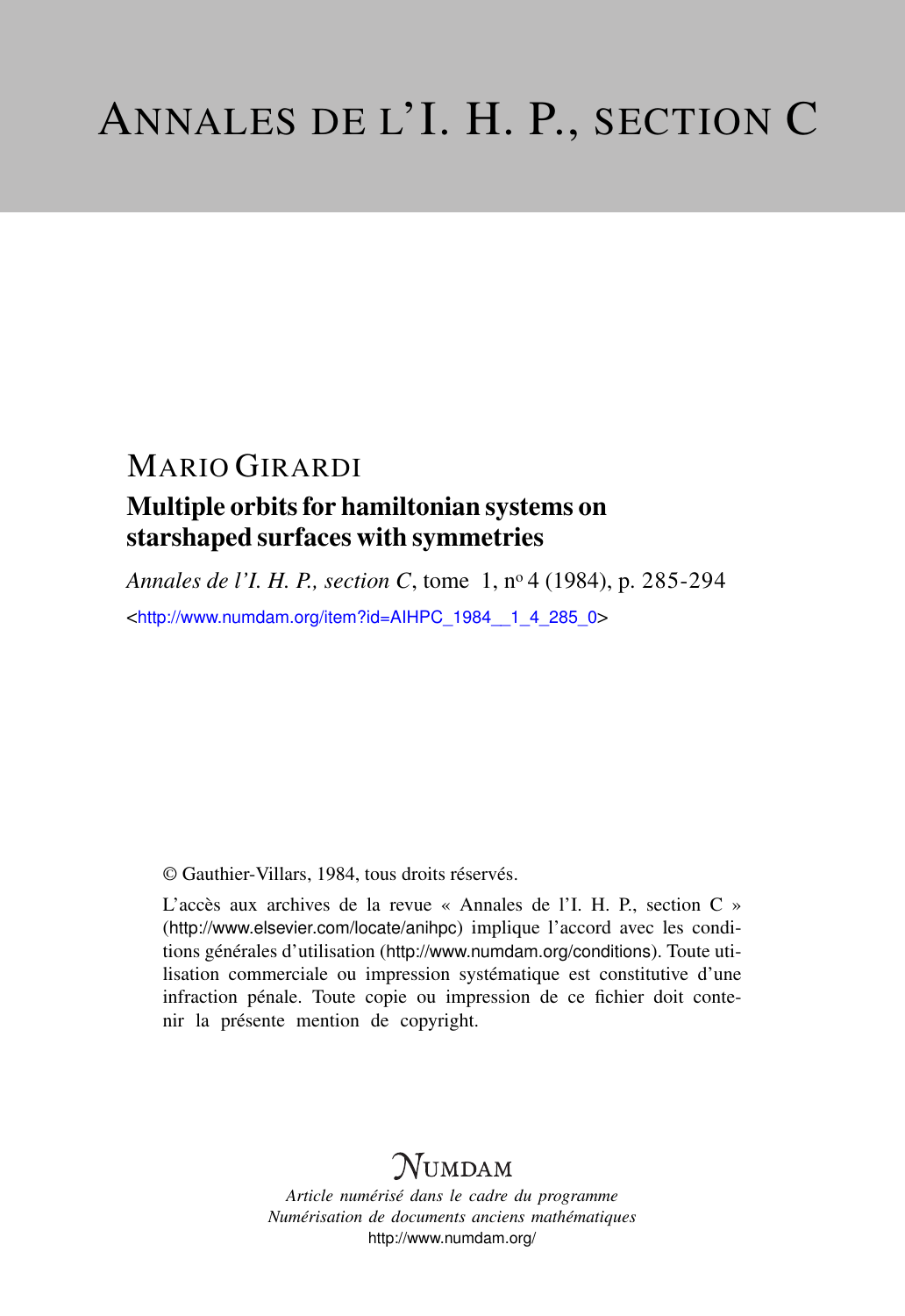## Multiple orbits for Hamiltonian systems on starshaped surfaces with symmetries

by

Mario GIRARDI

Dipartimento di Matematica « G. Castelnuovo », Universita « La Sapienza », 00100 Roma

 $ABSTRACT$ . - This paper deals with the existence of periodic solutions of Hamiltonian system with N degrees of freedom, on a given energy surface. The surface is supposed to be symmetric and starshaped with respect to the origin. We show that any such surface carries at least one symmetric periodic solution and we give a sufficient condition on the surface for the existence of N such solutions.

RÉSUMÉ. - Dans ce travail nous considérons l'existence de solutions périodiques de systèmes hamiltoniens à N degrés de liberté sur une surface d'énergie donnée que nous supposons symétrique et étoilée par rapport à l'origine. Nous montrons que toute surface de ce type admet au moins une solution périodique et symétrique, et nous donnons une condition suffisante pour l'existence de N telles solutions.

#### § I. INTRODUCTION

The existence of periodic solutions of Hamiltonian systems with N degrees of freedom on a given energy surface has been investigated by several authors (see [10], [14] for local results and [8], [1] for global ones).

<sup>(\*)</sup> This work has been done during a stay of the author at the I. S. A. S. (Trieste) and has been partially supported by G. N. A. F. A.-C. N. R.

Annales de l'Institut Henri Poincaré - Analyse non linéaire - Vol. 1, 0294-1449 84/04/285/10/\$ 3,00/ C~ Gauthier-Villars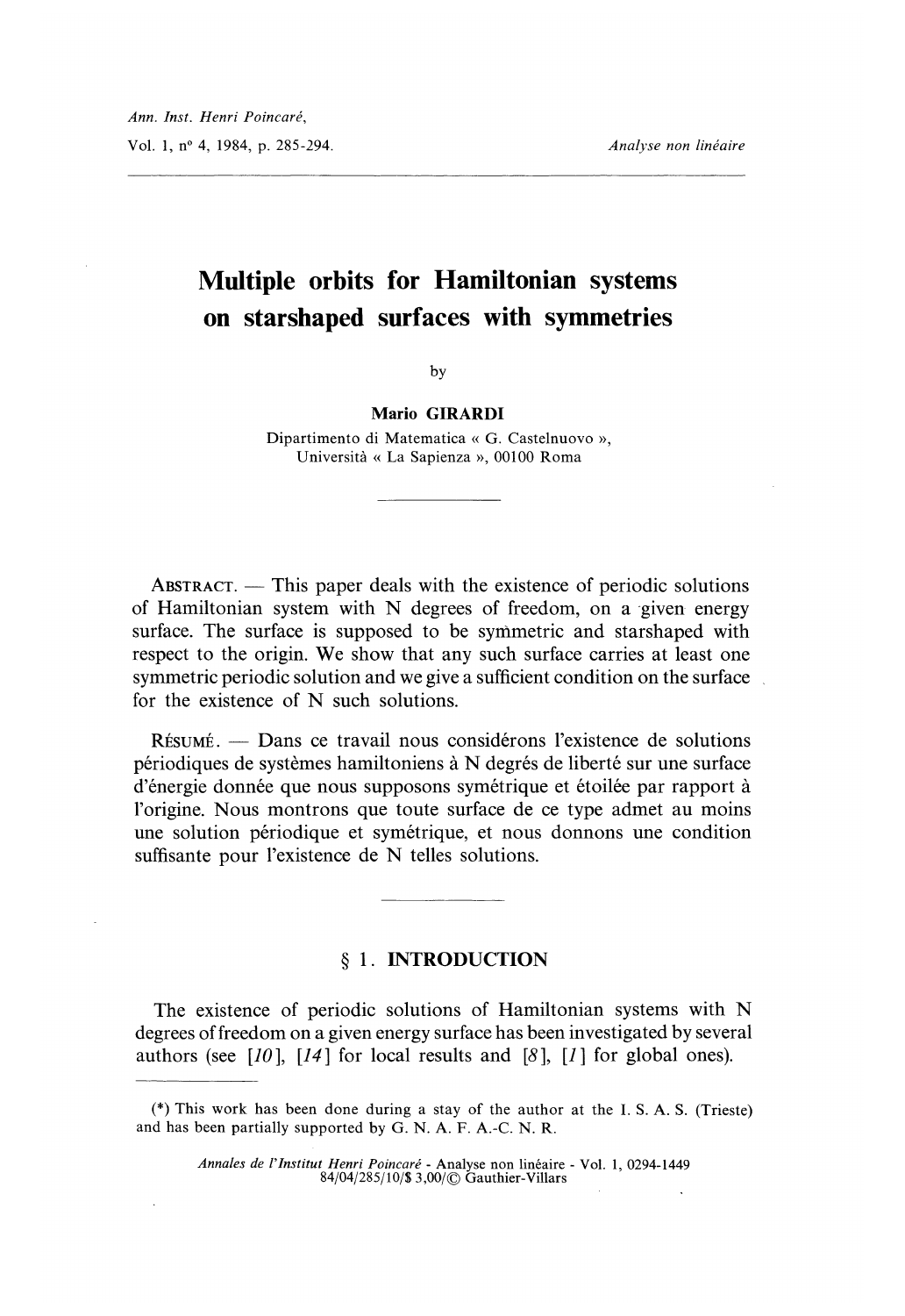In particular I. Ekeland and J. M. Lasry have proved a remarkable theorem (see also  $[1]$ ) concerning the existence of N distinct periodic orbits in the case of convex Hamiltonian surfaces. These results have recently been extended by Berestycki, Lasry, Mancini and Ruf (see [6 ][7]) to the case of a starshaped surface.

The purpose of this note is to investigate the case of a starshaped surface  $V = \{ z \in \mathbb{R}^{2N} : H(x, y) = \text{const} \}$  which is symmetric w. r. t. the origin, i. e. H(x, y) = H(- x, - y). We are able to weaken the assumption of [7] for this class of Hamiltonian surfaces.

Our results have to be compared with a paper by Van Groesen [13 ], which was also a motivation for our investigation. In  $[13]$  the Author deals with Hamiltonian surfaces which are convex and such that

$$
H(- x, y) = H(x, y) = H(x, - y),
$$

while in the present paper  $H(-x, -y) = H(x, y)$  and no convexity is required; of course the solutions found in  $[13]$  and here have the corresponding symmetry properties. The proof here relies in a variational principle in a suitable function space which characterizes symmetric periodic orbits and, in contrast to [13] is more in the spirit of [7].

### § 2. THE RESULT

Let V be a regular C<sup>2</sup>-manifold of  $\mathbb{R}^{2n}$ . If H,  $\overline{H} \in C^2(\mathbb{R}^{2n}, \mathbb{R})$  are such that  $V = H^{-1}(a) = \overline{H}^{-1}(b)$ ,  $a, b \in \mathbb{R}^+ / \{0\}$ , and  $H'(z) \neq 0$ ,  $\overline{H}'(z) \neq 0 \ \forall z \in V$ , then it is well known (see  $[11]$ ) that the Hamiltonian systems

$$
J\dot{z} = H'(z) \quad \text{and} \quad J\dot{z} = \overline{H}'(z)
$$

where  $z = (x, y) \in \mathbb{R}^{2N}$ ,  $Jz = (y, -x) \forall z \in \mathbb{R}^{2N}$  have the same trajectories on V, called « Hamiltonian trajectories on V ».

For  $\rho \in \mathbb{R}^+$  let  $B_\rho$  denote the ball of radius  $\rho$  in  $\mathbb{R}^{2N}$ . For  $z_1, z_2 \in \mathbb{R}^{2N}$ let  $(z_1, z_2)$  denote the scalar product in  $\mathbb{R}^{2N}$ . For  $z \in V$  let  $n(z) = \frac{H'(z)}{|H'(z)|}$ be the unitary exterior normal vector to V at z and let  $d(z) := (n(z), z)$ , i. e. the distance between the origin of  $\mathbb{R}^{2N}$  and the tangent hyperplane to V at z. If V is starshaped, i. e.  $d(z) > 0$   $\forall z \in V$ , let  $d = \min \{ d(z) : z \in V \}$ .<br>Let  $R = \max_{z \in V} |z|$  and  $r = \min_{z \in V} |z|$ .

We shall assume

- $(H_1)$   $V = \partial \Omega$ , where  $\Omega$  is an open bounded subset of  $\mathbb{R}^{2N}$ ,  $O \in \Omega$ , starshaped w. r. t. the origin.
- $(H<sub>2</sub>)$  V is symmetric w. r. t. the origin

$$
(H_3) \quad R^2 < 3\,d).
$$

**THEOREM** 1.  $-$  Assume (H<sub>1</sub>) and (H<sub>2</sub>). Then there exists at least one symmetric periodic Hamiltonian trajectory on V.

Annales de l'lnstitut Henri Poincaré - Analyse non linéaire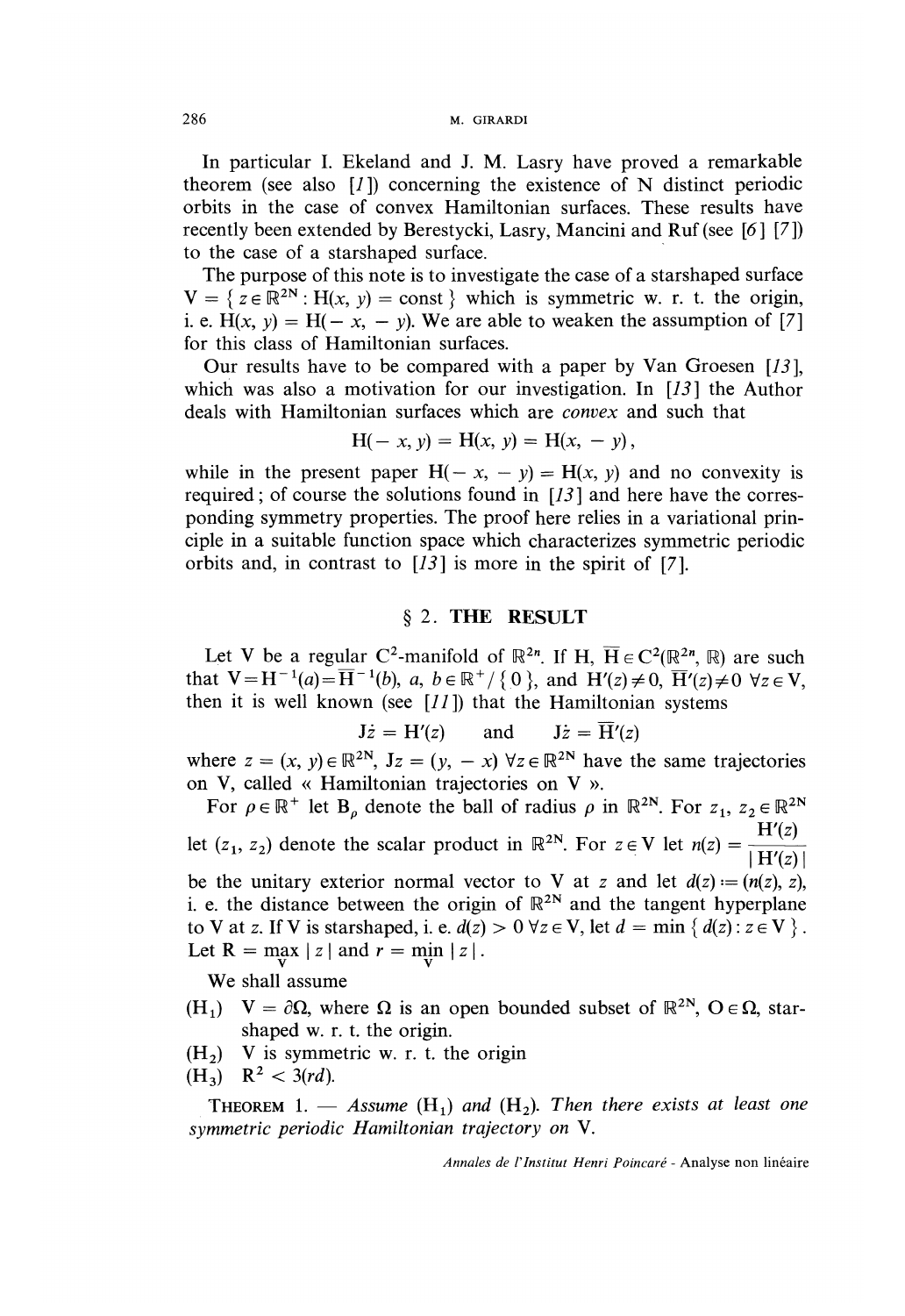THEOREM 2. — Assume  $(H_1)$ ,  $(H_2)$  and  $(H_3)$ . Then there exist at least N distinct, symmetric periodic Hamiltonian trajectories on V.

REMARK 1. — If we replace  $(H_3)$  by  $(3') \quad k \in \mathbb{N}, 1 \leq k \leq N$  such that

 $R^2 < (2k + 1)(rd)$ .

We can obtain [1] that there exist at least  $\left|\frac{N}{k}\right|$  distinct symmetric periodic trajectories on V, where for  $a \in \mathbb{R}^+$ ,  $[a] := \min [n \in \mathbb{N} : a \leq n]$ .

REMARK 2.  $-$  If V is convex;  $(H_3)$  becomes

$$
R^2 < 3r^2
$$

and theorem 2 is an improvement, for symmetric trajectories, of the result of Ekeland and Lasry [8 ].

 $REMARK 3.$  - The theorems and proofs are given in the special case of surfaces lying between two spheres ; the general result, i. e. for surfaces which are close to an ellipsoid, can be obtained as in [7]. It follows that also an analogous of weinstein theorem [14 ] can be stated for the existence of N symmetric periodic solutions.

 $REMARK 4.$  - The variational principle introduced here for symmetric Hamiltonian systems can be easily stated for the unconstrained problem, i. e. the problem of finding periodic solutions with a given period. Existence results of the type of  $\left[11\right]$   $\left[12\right]$   $\left[5\right]$  still hold in this case, and the solutions so found will also be symmetric.

REMARK 5. - In  $[13]$  the Author considers the Hamiltonian surfaces  $V = \{ (x, y) \in \mathbb{R}^{2N} : H(x, y) = \text{const} \}$  where H is convex and

$$
(H'_2) \quad H(x, y) = H(-x, y) = H(x, -y) = H(-x, -y) \qquad \forall (x, y) \in \mathbb{R}^{2N}
$$

The existence of N periodic orbits with the same symmetry properties is proved under the assumptions  $(H_1)$ ,  $(H_2')$  and  $(H_3')$ .

The same result could be obtained for a starshaped case, following the same argument as in [13], but using an appropriate  $\mathbb{Z}_2$  pseudo index theory constructed as in § 4.

### § 3. THE PROOF

We shall prove theorem 2. Theorem 1 will be an easy consequence. It is well known (see  $[11]$ ) that there exists

$$
H\in C^2(\mathbb{R}^{2N}/\{0\},\mathbb{R})\cap C^{1,\text{lip}}(\mathbb{R}^{2N},\mathbb{R}),
$$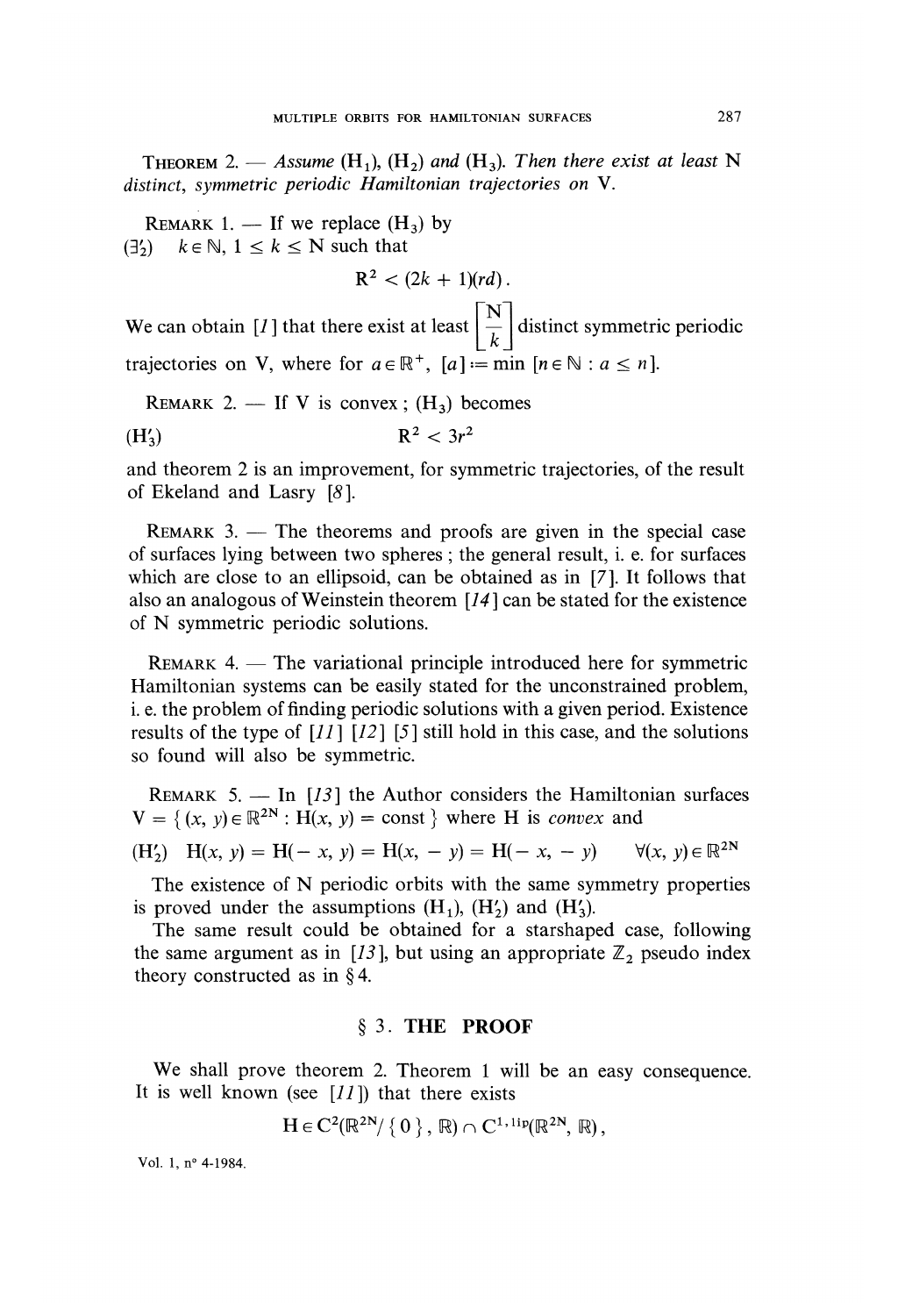#### 288 M. GIRARDI

homogeneous of degree two, such that  $V = H^{-1}(1)$  and  $H(z) = H(-z)$  $\forall z \in \mathbb{R}^{2N}$ .

We seek distinct periodic solutions of the Hamiltonian system

$$
\mathbf{J}\dot{z} = \mathbf{H}'(z)
$$

lying on V, symmetric with respect to the origin, (i. e. a solution  $z(t)$  such that there exists  $\tau$  with  $z(t + \tau) = -z(t) \forall t$ . The proof will be carried out in the following steps:

STEP 1. — Use a variational principle to find periodic symmetric Hamiltonian trajectories as critical points of the action integral  $f(u) = \frac{1}{2} \int_{0}^{2\pi} u \, du$ on  $S = \left\{ u \in E_1 : \frac{1}{2\pi} \int_{0}^{2\pi} H(u) = 1 \right\}$  where  $E_1$  is a suitable space.

 $S$ TEP 2. — Prove that the positive critical value of the action integral have a lower bound on S, which can be easily estimated from below in terms of  $d$  and  $r$ .

STEP 3. — Use a pseudo-index (see [4][5]) to find N positive critical levels of f on S,  $c_1, \ldots, c_N$  say, and estimate  $c_N$  through (H<sub>3</sub>), to ensure that the corresponding critical points give rise to different trajectories.

 $S$ TEP 1. — Variational principle.

Let  $E = H^{1/2}(S^1, \mathbb{R}^{2N})$ . For any smooth  $u \in E$ , we consider the action integral  $f(u) = \frac{1}{2} \int_{0}^{2\pi} u \, du$  and, by extension, we define f as continuous quadratic form on E. One has  $f \in C^1(E, \mathbb{R})$ . Denoting by  $\langle ., . \rangle$  the scalar product in E, we define the bounded selfadjoint linear operator  $L: E \rightarrow E$  by

$$
\langle Lu, v \rangle := f'(u)v \qquad \forall u, v \in E
$$

so that  $\frac{1}{2} \langle \mathcal{L} u, u \rangle = f(u)$ . Let  $\phi_{\text{Jm}} = \frac{1}{2i} \left[ e^{imt} \xi_{\text{J}} - e^{-imt} \overline{\xi}_{\text{J}} \right] \mathbf{J} = 1, ..., N, m \in \mathbb{N}$ ; let  $E_1 = span \{\phi_{Jm}, m \text{ odd }\}$  $E_2 = \text{span} \{ \phi_{\text{Jm}} : m \text{ even } \}$  $E_0 = \text{ker } L = \mathbb{R}^{2n}$ 

Then  $E = E_0 \oplus E_1 \oplus E_2$  is an orthogonal decomposition of E.

One has  $f \in C^1(\mathbb{E}_1, \mathbb{R})$ . Let  $S = \begin{cases} u \in \mathbb{E}_1 : \frac{1}{2\pi} \int_0^{\pi} H(u) = 1 \end{cases}$ . S is a regular  $C^1$ -manifold of  $E_1$ , of codimension 1, radially diffeomorphic to the unit sphere of  $E_1$ .

Annales de l'Institut Henri Poincaré - Analyse non linéaire

'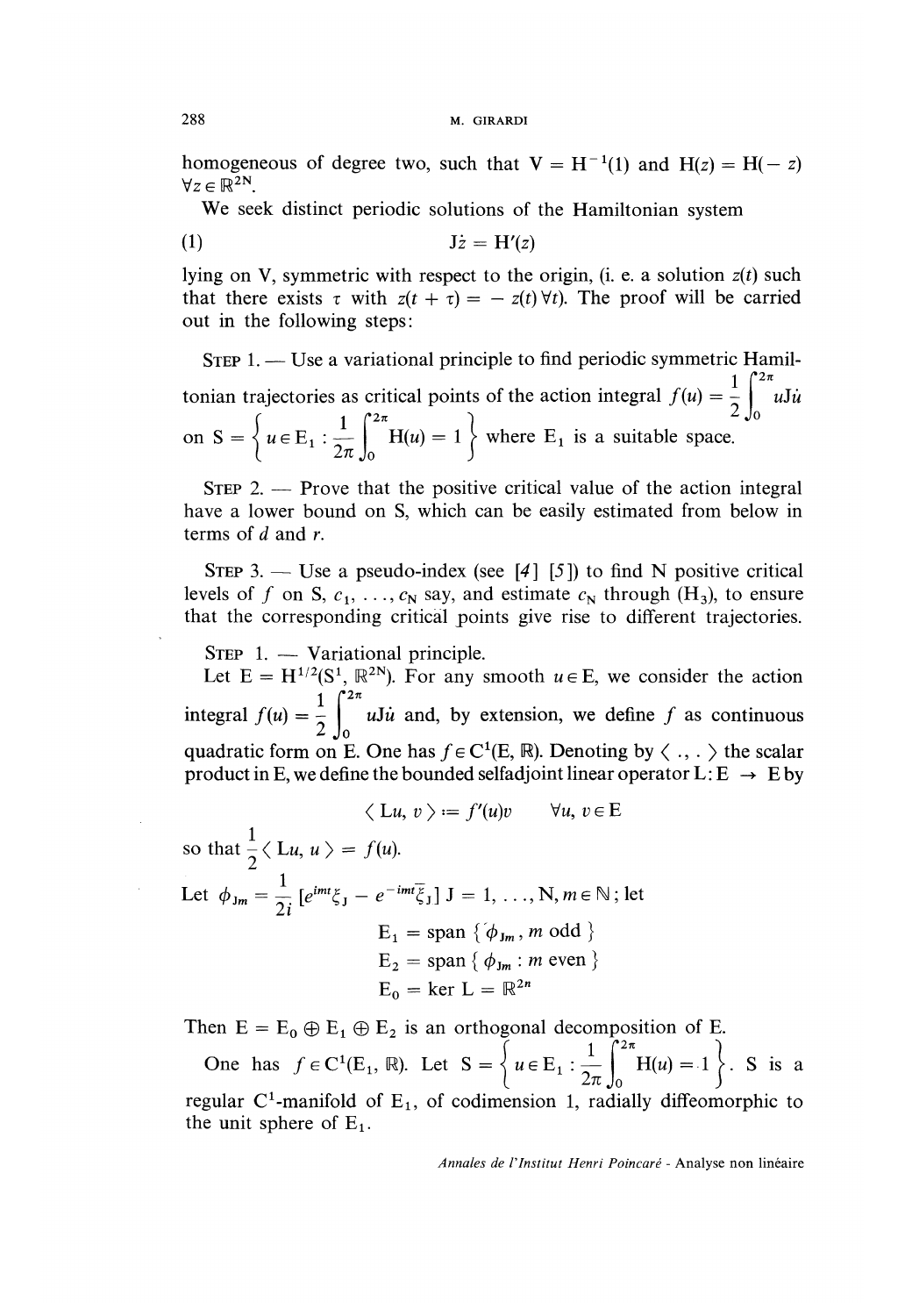LEMMA 1. - If  $u \in S$  is a critical point of  $f|_S$ , with  $f(u) > 0$ , then there exists  $\lambda > 0$  such that

$$
\mathbf{J}\dot{\mathbf{u}} = \lambda \mathbf{H}'(\mathbf{u})\,.
$$

*Proof.* - Denote  $\mathcal{H} \in C^1(E, \mathbb{R})$  the weakly continuous functional  $u \to \frac{1}{2\pi} \int_0^{2\pi} H(u)$ ,  $u \in E$ . If u is a critical point of  $f|_S$  we have

To prove the lemma we have to show that

 $\langle Lu, w \rangle = \mathcal{H}'(u)w \quad \forall w \in E.$ 

From this it follows, by a simple regularity argument, [5] that  $u \in C<sup>1</sup>$ and verifies (2) for some  $\lambda \in \mathbb{R}$ ; the positivity of  $\lambda$  easy follows (see (6)).

Let  $w \in E$  and  $w = w_0 + w_1 + w_2$  where  $w_i \in E_i$ ,  $i = 0, 1, 2$ . Clearly  $\langle Lu, w_0 \rangle = 0$ . Let  $u_n \to u$  where  $u_n \in C^{\infty}(\mathbb{S}^1; \mathbb{R}^{2N}) \cap E_1$ ; then, by definition of L, one has  $\langle Lu, w_2 \rangle = \lim_{\omega \to 0^+} (Ju_n, w_2) = 0$  since  $Ju_n \in E_1$ .

Recall that  $|H'(z)| \leq C |z| \forall z \in \mathbb{R}^{2N}$ , where  $C = \max_{|z|=1} |H'(z)|$ ; H' is a continuous mapping from  $L^2(S^1, \mathbb{R}^{2N})$  to  $L^2(S^1, \mathbb{R}^{2N})$ . From  $u_n \rightleftharpoons u$ it follows  $u_n \rightarrow u$  and  $H'(u_n) \rightarrow H'(u)$ .

As  $u_n \in E_1$ ,  $H'(u_n(t + \pi)) = H'(-u_n(t)) = -H'(u_n)$  by the symmetry of V; then  $H'(u_n) \in \text{span} \{ \phi_{J_m} : m \text{ odd } \}$ . It follows

$$
\int_0^{2\pi} (H'(u_n), w_0) = \int_0^{2\pi} (H'(u_n), w_2) = 0
$$

and

$$
\mathscr{H}'(u)w_0 = \mathscr{H}'(u)w_2 = 0.
$$

The lemma is proved.  $\square$ 

In view of lemma 1, if u satisfies (2),  $u(\lambda^{-1}t)$  is a solution of (1), lying on V, of period  $T = 2\pi\lambda$ , and if u has minimal period  $2\pi$ , then  $u(\lambda^{-1}t)$  has minimal period T.<br>Moreover since  $u \in E$ ,  $u(t + \pi) = u(t) \forall t \in S^1$  hence  $u(t)$ 

Moreover, since  $u \in E_1$ ,  $u(t + \pi) = -u(t) \forall t \in S^1$ , hence  $u\left(\frac{t}{\lambda}\right)$  is symmetric w. r. t. the origin.

W. r. t. the origin.<br>The existence of N distinct symmetric periodic Hamiltonian trajectories on V, is equivalent to the existence of N critical points of  $f|_s$ ,  $u_1, \ldots, u_n$ say,  $f(u_i) > 0$ , such that

(3) 
$$
u_i
$$
 has minimal period  $2\pi$   $i = 1, ..., N$ 

 $\cdot$ 

(4) 
$$
u_i(t) \neq u_j(t + \theta), i \neq J, i, J \in \{1, ..., N\} \qquad \theta \in S^1
$$

(see  $[7]$   $[8]$ ).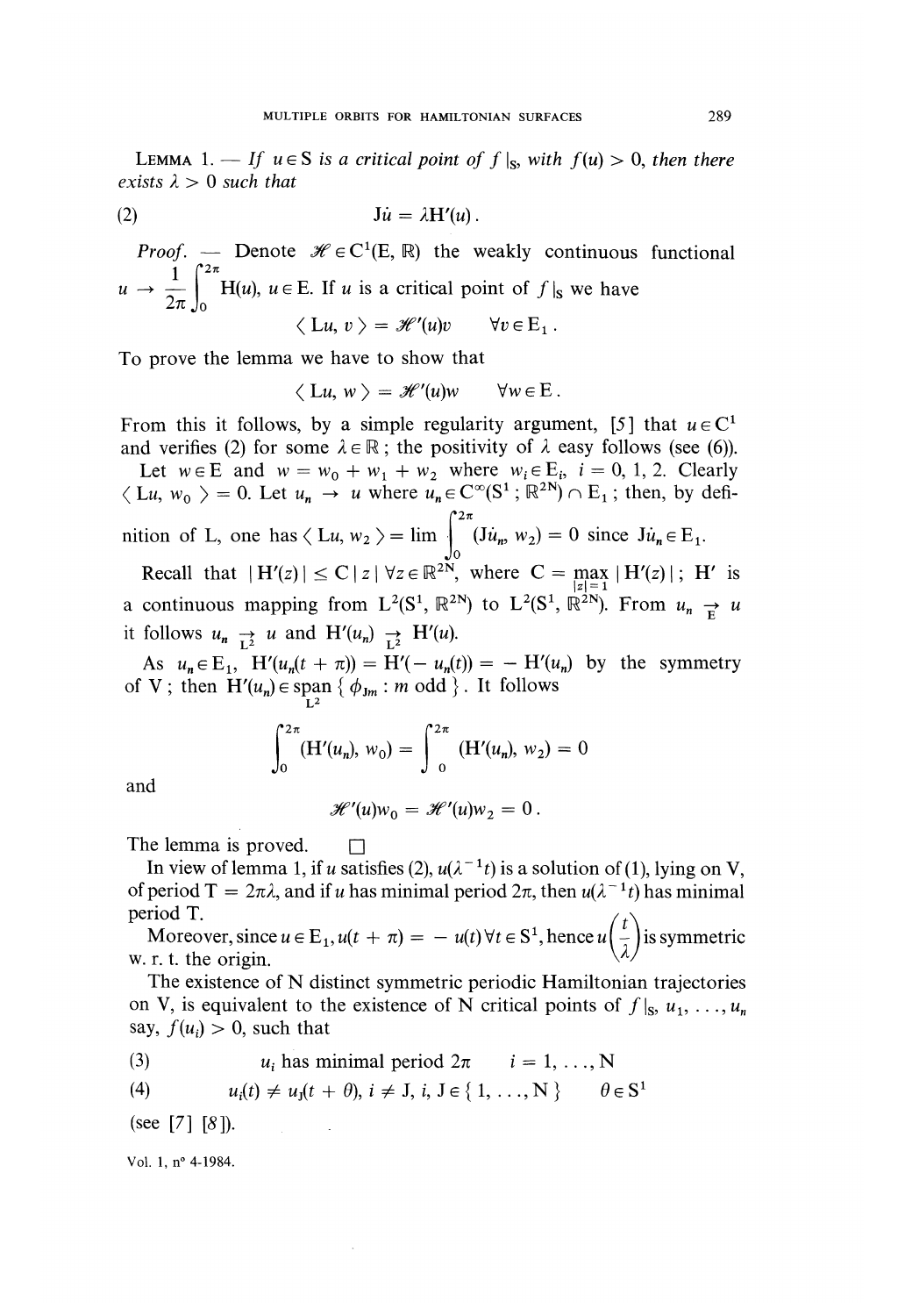STEP 2. - Let  $Z = \{u \in S : f'|_{S}(u) = 0, f(u) > 0\}$ ; if we consider the functional f and the manifold S in the space  $E = H^{1/2}(S^1 : \mathbb{R}^{2N})$  we have:

LEMMA. - If  $u \in Z$  then  $f(u) \geq \pi d^2$ .

*Proof.* — (see also [7]). Let  $M = \max \{ |H'(z)| : z \in H^{-1}(1) \}$ . One has

$$
d(z) = (n(z), z) = \left(\frac{H'(z)}{|H'(z)|}, z\right) = \frac{2}{|H'(z)|}
$$

then

(5) 
$$
d = \min_{z \in H^{-1}(1)} d(z) = \frac{2}{\max_{z \in H^{-1}(1)} \{ |H'(z)| \}} = \frac{2}{M}
$$

Let u be a critical point of  $f|_{s}$ ,  $f(u) > 0$ ; there exists  $\lambda > 0$  such that  $J\dot{u} = \lambda H'(u)$ . Then

(6) 
$$
f(u) = \frac{1}{2} \langle Lu, u \rangle = \frac{1}{2} \int_0^{2\pi} u \, du = \frac{\lambda}{2} \int_0^{2\pi} (H'(u), u) = 2\pi \lambda.
$$

Moreover, for every  $v \in H^1(S^1, \mathbb{R}^{2N})$ , setting  $v = \tilde{v} + C$ ,  $\int_{-\infty}^{2\pi} \tilde{v} = 0$  and  $\int_0$ using the Wirtinger inequality for zero mean functions, we obtain

$$
\int_0^{2\pi} v J \dot{v} = \int_0^{2\pi} \tilde{v} J \tilde{v} \le || \tilde{v} ||_{L^2} \cdot || \dot{\tilde{v}} ||_{L^2} \le || \dot{\tilde{v}} ||_{L^2}^2 = || \dot{v} ||_{L^2}^2
$$

hence, from (6)

(7) 
$$
2\pi\lambda = \frac{1}{2}\int_0^{2\pi} uJ\dot{u} \leq \frac{1}{2} ||\dot{u}||_{L^2}^2 = \frac{1}{2}\int_0^{2\pi} |\lambda H'(u)|^2 \leq \pi\lambda^2 M^2.
$$

By (7) we have  $\lambda \ge \frac{2}{M^2}$ ; then by (6) and (5)

(8) 
$$
f(u) \ge \frac{4\pi}{M^2} = \pi d^2.
$$

The previous lower bound for the action on the critical points obviously still holds in the space  $E_1$ ; in this case a slightly stronger result holds.

LEMMA 2. — If  $u \in Z$ , then  $f(u) \ge \pi(dr)$ .

 $Proof.$  - Let M and d as before; one has

(9) 
$$
2\pi r^2 \leqslant \int_0^{2\pi} |u|^2 \leqslant \int_0^{2\pi} |u|^2 \leqslant \int_0^{2\pi} |\lambda H'(u)|^2 \leqslant 2\pi \lambda^2 M^2
$$

Annales de l'Institut Henri Poincaré - Analyse non linéaire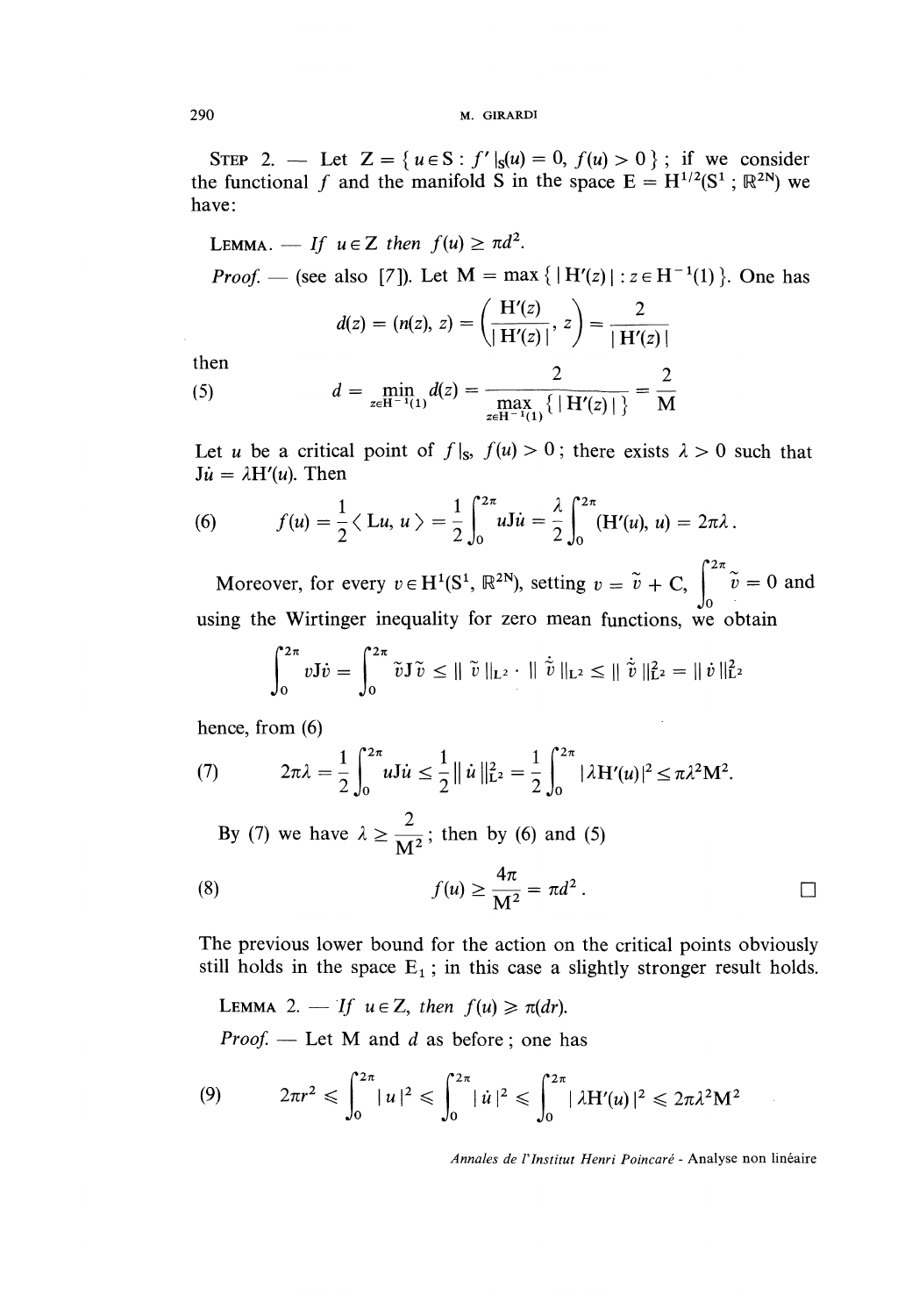using Wirtinger's inequality and the fact that

 $|u(t)| \geqslant r$  $\forall t \in [0, 2\pi)$ .

Hence  $\lambda \ge \frac{r}{M}$  and, by (6)

(10) 
$$
f(u) = 2\pi\lambda \geqslant \pi \frac{2}{M} r = \pi(dr).
$$

We have the following easy consequence of Lemma 2.

LEMMA 3.  $\longrightarrow$  If  $u \in \mathbb{Z}$ ,  $f(u) < 3\pi(dr)$ , then u has minimal period 2.

*Proof.* — First we remark that if u has not minimal period  $2\pi$ , then its minimal period cannot ever be  $\pi$ ; in fact this would imply  $u(\pi) = u(0)$ ; but also by symmetry  $u(\pi) = -u(0)$  and hence  $u(0) = 0$  which is absurd. If the minimal period of u is  $\frac{2\pi}{m}$ ,  $m \in \mathbb{N}$ ,  $m \geq 3$ , setting  $u^*(t) = u \left( \frac{t}{m} \right)$  we find, by direct calculation,  $f(u^*) = \frac{1}{m} f(u) < \frac{3\pi (rd)}{m} \le \pi (rd)$  which is impossible,  $u^*$  being also a critical point of  $f|_{S}$ .

STEEP 3. — In order to prove (4), define a pseudo-index (see  $[4]$  [5]) and make use of the invariance of  $f$  and S through the  $S<sup>1</sup>$ -action  $S^1 \times E_1 \rightarrow E_1$ ,  $(\theta, u) \rightarrow u(t + \theta)$ ,  $u \in E_1$ ,  $\theta \in S^1$ .

The following definitions and properties will be needed below (see  $[4] [5] [6] [7]$ .

Let 
$$
\phi_{Jm}
$$
 be as before,  $\sigma_{Jm} = f(\phi_{Jm})$ ,  $J = 1, ..., N$ ,  $m \in \mathbb{N}$ : let

$$
E_1^+ = \text{span} \{ \phi_{Jm} : \sigma_{Jm} > 0, m \text{ odd } \}
$$
  

$$
E_1^- = \text{span} \{ \phi_{Jm} : \sigma_{Jm} < 0, m \text{ odd } \}.
$$

Then  $E_1 = E_1^+ \oplus E_1^-$  (see [12]) is the orthogonal decomposition of  $E_1$ w. r. t. the functional f. Let G be a C<sup>1</sup>-manifold of E<sub>1</sub>, radially diffeomorphic to the unit sphere of E<sub>1</sub>, invariant under the S<sup>1</sup>-action. Let  $\cup$  be the family of self-adjoint linear equivariant isomorphisms  $U: E_1 \rightarrow E_1$  such that  $U(E_1^+) \subset E_1^+$  and let

 $\Gamma_G = \{h : G \to G \mid h \text{ is an equivariant homeomorphism } \exists g : G \to \mathbb{R}^+$ continuous and  $U \in \bigcup$  such that  $h - gU|_G$  is compact }

Then  $\Gamma_G$  is a group. Let  $\Sigma$  be the family of closed, S<sup>1</sup>-invariant subsets of E<sub>1</sub>. For  $A \subset G$ ,  $A \in \Sigma$ , the pseudo-index (in the sense of Benci [5]) is defined as

$$
i^*(A) := \min_{h \in \Gamma_G} i(h(A) \cap E_1^+)
$$

where *i* is the  $S^1$ -index introduced by Benci [5]. We recall the following results :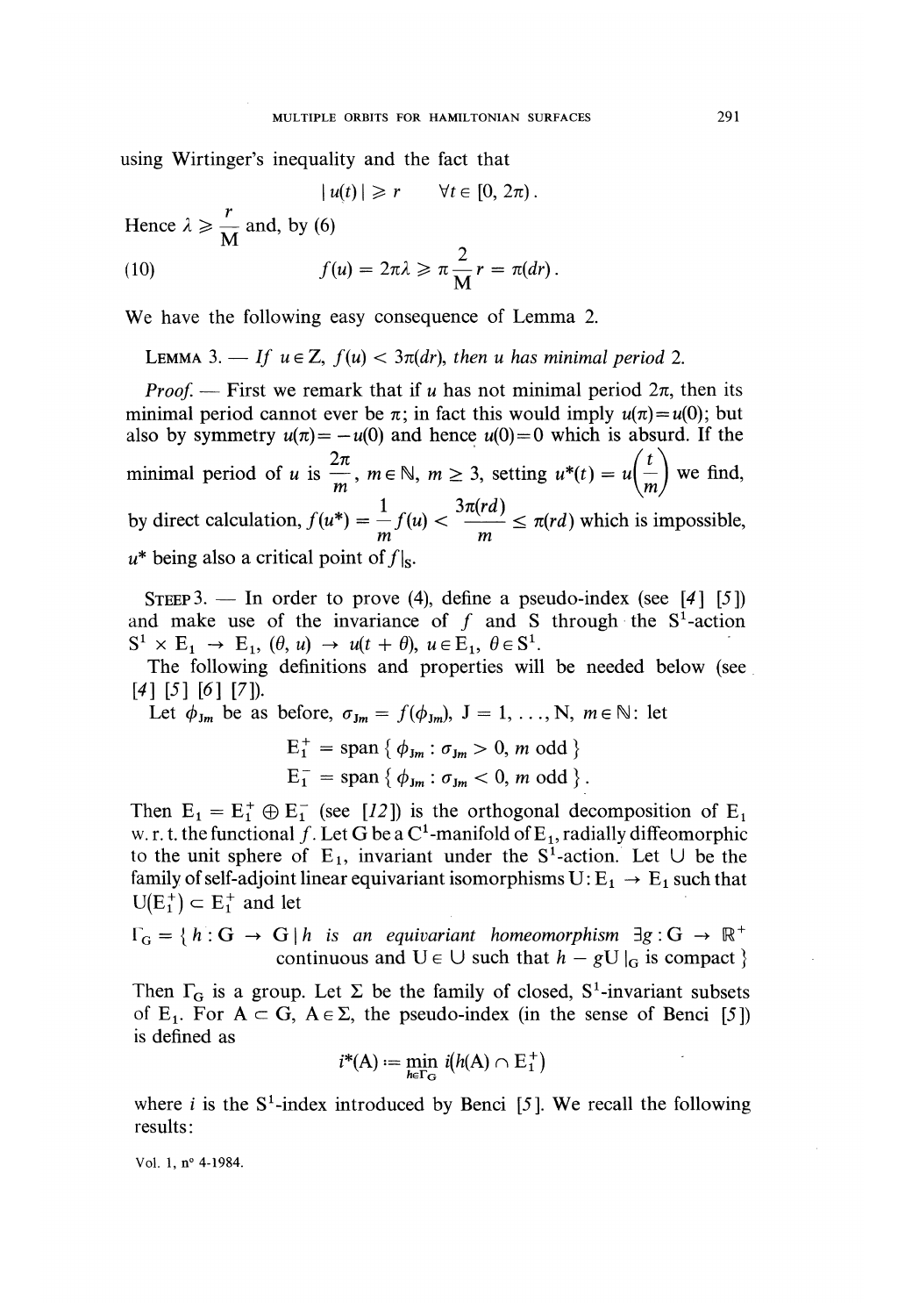PROPOSITION 1. — Let  $G_1$  and  $G_2$  be  $C^1$ -manifolds radial diffeomorphic to a sphere of  $E_1$  and invariant under  $S^1$ -action, and let  $p: G_1 \rightarrow G_2$  be the radial projection from  $G_1$  to  $G_2$ . Then

$$
i^*(p(A)) = i^*(A) \qquad \forall A \subset G_1, A \in \Sigma.
$$

PROPOSITION 2.  $-$  1. Let H<sub>h</sub>  $\subset$  E<sub>1</sub> be a 2h-dimensional invariant subspace and let  $H_h \oplus W = E_1$ . Then for  $A \subset G, A \in \Sigma$ 

$$
i_{\mathcal{G}}^*(A) \geq h + 1
$$
 imply  $A \cap W \neq \emptyset$ .

2. Let  $H_h$  as above; then

$$
i_{\mathcal{G}}^* (G \cap [H_h \oplus E_1^-]) = h.
$$

By the standard argument of the Ljusternik-Schnirelman theory, if  $f|_G$ verifies the P. S. condition, one obtains the following:

Minimax principle: Let  $Z_a = \{ u \in G : f' \mid G(u) = 0, f(u) = a \}$ ; for  $k \in \mathbb{N}$ define:

$$
a_k = \inf_{A \in A_k} \sup_{u \in A} f(u), A_k = \{ A \subset G, A \in \Sigma : i^*(A) \ge k \}.
$$

Then  $a_k$  is a (positive) critical value of  $f|_G$ . Moreover if  $a = a_{k+1} = \ldots = a_{k+p}$ then  $i(Z_a) \geq p$ .

It is known that  $f|_{s}$  satisfies the Palais-Smale condition (see [7]); however we sketch the proof for reader's convenience. Let  $\{u_n\} \subset S$ , with  $f(u_n)$  bounded, and  $w_n = f'|_{S}(u_n) = Lu_n - \lambda_n \mathcal{H}'(u_n) \to 0$ . Since  $\langle \mathcal{H}'(u_n), u_n \rangle = 2$  and  $\langle Lu_n, u_n \rangle$  is bounded, it follows that  $|\lambda_n| \leq c + d ||u_n||$ . Also since  $u_n \in S$ ,  $u_n$  is bounded in  $L^2$  and hence

$$
\|\mathcal{H}'(u_n)\| = \sup_{\|v\|=1} \left| \int (H'(u_n), v) \right| \leq \text{const}.
$$

If we write  $u = u_n^+ + u_n^- \in E_1^+ \oplus E_1^-$ , we get  $c \parallel u_n^+ \parallel^2 \ \le \ \ \le \ \ \left\lfloor u_n^+, u_n^+ \ \right\rfloor \le \ \ \ \left\lfloor w_n \right\rfloor \ \ \left\lfloor u_n^+ \right\rfloor \ \ \left\lfloor u_n \right\rfloor + d$  $- c ||u_n^-||^2 \ge \langle Lu_n^-, u_n^- \rangle \ge - ||w_n|| ||u_n^-|| - c ||u_n|| - d$ 

and therefore

$$
||u_n||^2 = ||u_n^+||^2 + ||u_n^-||^2 \le c ||u_n|| + d
$$

which implies  $||u_n||$  bounded. Finally, from  $Lu_n = \lambda_n \mathcal{H}'(u_n) + w_n$  and the compactness of  $\mathcal{H}'(u_n)$  we see that  $L(u_n^+ + u_n^-)$  has a convergent subsequence. This complete the proof.

We have now what is needed to prove theorems 1 and 2. Let us consider  $S_{\mathbf{R}} = \left\{ u \in \mathbf{E}_1 : \frac{1}{2\pi} \int_0^{2\pi} |u|^2 = \mathbf{R}^2 \right\}$  which is a C<sup>1</sup>-manifold, radially diffeomorphic to a sphere of E<sub>1</sub>, invariant under the S<sup>1</sup>-action. Obviously  $f|_{S_R}$ verifies the P. S. condition. We apply the minimax principle to S and  $S_R$ .

Annales de l'Institut Henri Poincaré - Analyse non linéaire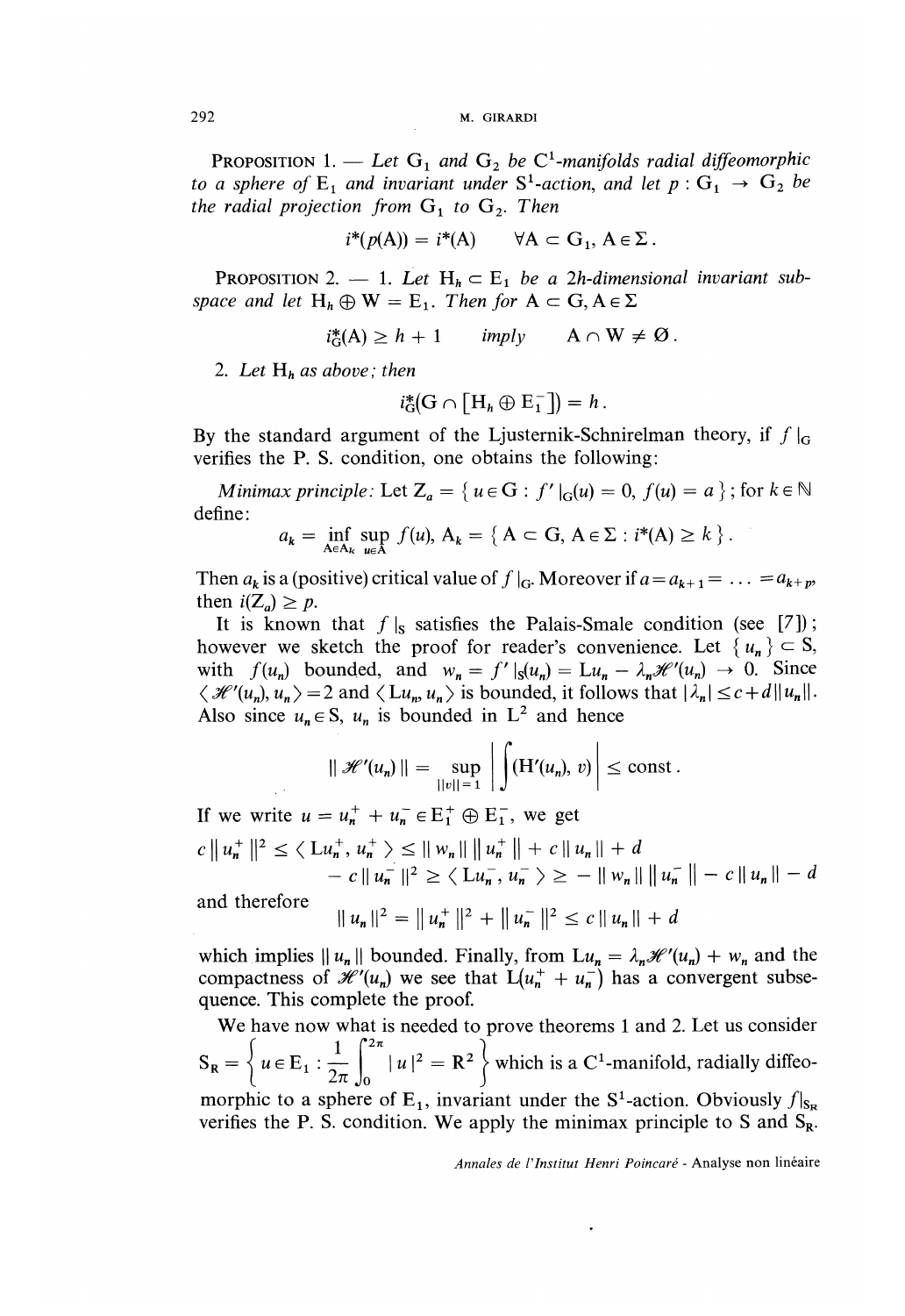Let us denote by  $b_1, \ldots, b_N$  the first N critical value of  $f|_{S_R}$  of minimax type. The following simple lemma (see also  $[1]$ ) holds.

LEMMA 4. - For  $f|_{S_p}$  one has  $b_1 = \ldots = b_N = \pi R^2$ .

*Proof.* — It is obvious, as in lemma 2, that if u is a critical (positive) point of  $f|_{S_{\mathbf{p}}}$ , then  $f(u) \geq \pi R^2$ . By the P. S. conditions, there exists a minimal positive critical value of  $f|_{S}$ ,  $b_{min}$  say. If u is a critical point at level  $b_{min}$ , u has minimal period  $2\pi$ . On the other hand

$$
u = (\xi \cos \gamma t + \eta \sin \gamma t, \xi \sin \gamma t - \eta \cos \gamma t) \qquad \xi, \eta \in \mathbb{R}^N
$$

and the minimality of period  $2\pi$  implies  $\gamma = 1$ . Hence

$$
\{ u \in S_{\mathbf{R}} : f' \mid_{S_{\mathbf{R}}}(u) = 0, f(u) = b_{\min} \}
$$
  
= 
$$
\{ u = (\xi \cos t + \eta \sin t, \xi \sin t - \eta \cos t) : |\xi|^{2+}
$$
  
+ 
$$
|\eta|^{2} = \mathbf{R}^{2} \} = \mathbf{S}^{(N)}.
$$

Let  $H_N = \{ \xi \cos t + \eta \text{ sen } t, \xi \text{ sen } t - \eta \cos t : \xi, \eta \in \mathbb{R}^N \}$  and let

$$
A_N = (H_N \oplus H_1^-) \cap S_R
$$

By proposition 2, one has  $i^*(A_N) = N$ . One sees immediately that

$$
\pi \mathbb{R}^2 = \sup_{\mathbf{A}_{\mathbf{N}}} f(u) \ge b_{\mathbf{N}} \ge \dots \ge b_1 \ge b_{\min} = \pi \mathbb{R}^2
$$
  

$$
c_{\mathbf{J}} = \inf_{\substack{i_{\mathbf{S}}(\mathbf{A}) \ge \mathbf{J} \\ \mathbf{A}}} \sup_{\mathbf{A}} f \qquad \mathbf{J} = 1, \dots, \mathbf{N}.
$$

Let

It is known that  $c_1$ 's are positive  $(c_1 \geq \pi r \cdot d)$  and that they are critical values of  $f|_S$ . Moreover for every  $u \in S_R$  there exists a unique  $\lambda$  such that  $\lambda u \in S$  and  $\lambda \leq 1$ . For  $A \in S \cap \Sigma$  one has

$$
\sup_{w \in A} f(w) = \sup_{u \in p(A)} f(\lambda u) = \sup_{u \in p(A)} \lambda^2 f(u) \le \sup_{u \in p(A)} f(u)
$$

where  $p$  is the radial projection from S to  $S_R$ .

By proposition 1,  $c_J \le b_J = \pi R^2$ : by  $(H_3) c_N \le \pi R^2 \le 3\pi (rd)$ . Theorem 2 follows now from lemma 3.

#### REFERENCES

- [1] A. AMBROSETTI, G. MANCINI, On a theorem by Ekeland and Lasry concerning the number of periodic Hamiltonian trajectories, J. Diff. Eq., t. 43, 1981, p. 1-6.
- [2] A. AMBROSETTI, G. MANCINI, Solutions of Minimal Period for a Class of Convex Hamiltonian systems, Math. Annalen, t. 255, 1981, p. 405-421.
- [3] A. AMBROSETTI, P. H. RABINOWITZ, Dual variational method in critical point theory and applications, J. Functional Analysis, t. 14, 1973, p. 349-381.
- [4] V. BENCI, A geometrical index for the group  $S<sup>1</sup>$  and some applications to the study of periodic solutions of O. D. E. Comm. Pure Appl. Math., t. 34, 1981, p. 393-432.